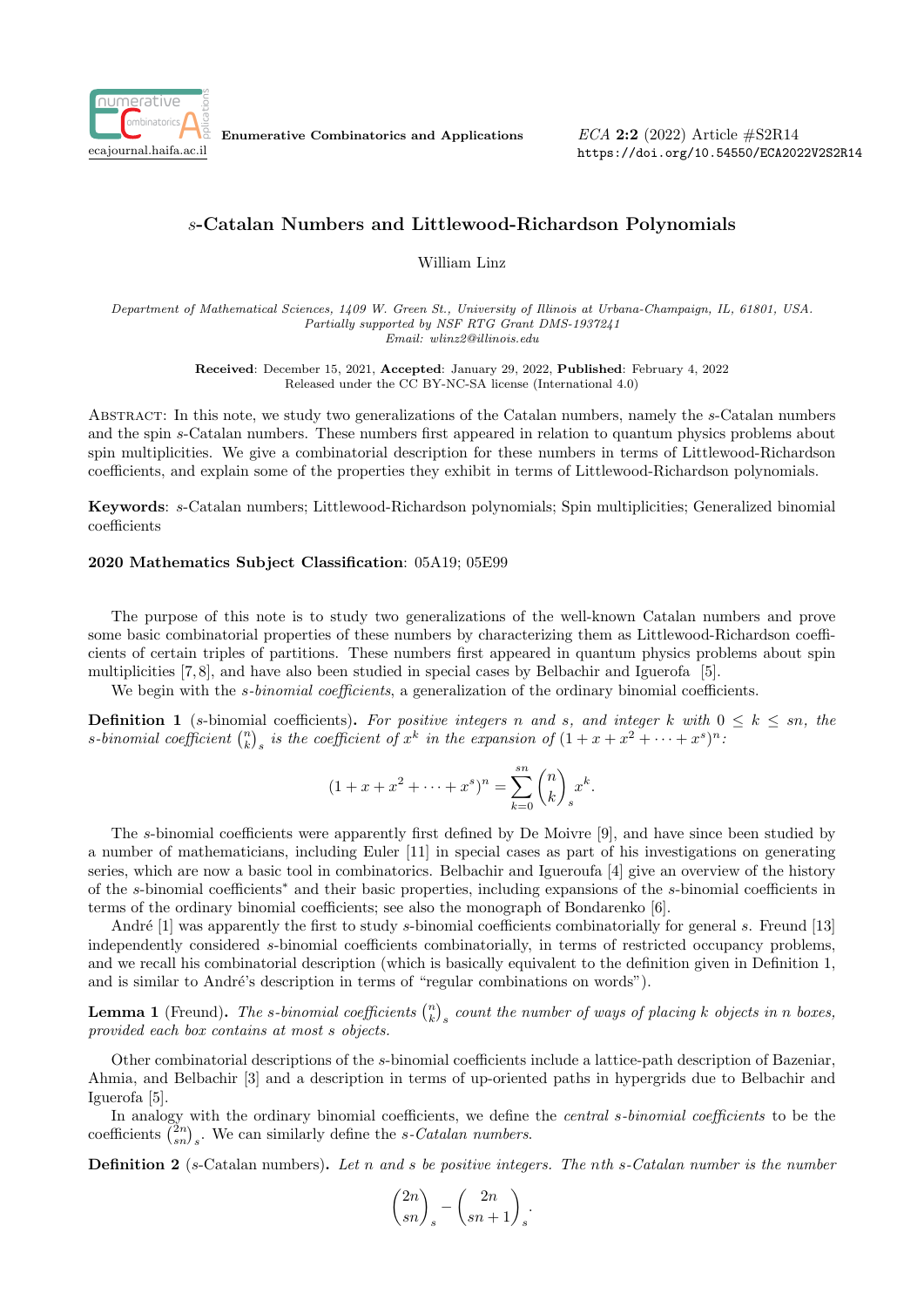<span id="page-1-1"></span>

|       | $s=1$ | $s=2$  | $s=3$   | $s=4$     | $s=5$      | $s=6$       | $s=7$       |
|-------|-------|--------|---------|-----------|------------|-------------|-------------|
| $n=1$ |       |        |         |           |            |             |             |
| $n=2$ | 2     | 3      | 4       | 5         | 6          |             | 8           |
| $n=3$ | 5     | 15     | 34      | 65        | 111        | 175         | 260         |
| $n=4$ | 14    | 91     | 364     | 1085      | 2666       | 5719        | 11096       |
| $n=5$ | 42    | 603    | 4269    | 19845     | 70146      | 204867      | 518498      |
| $n=6$ | 132   | 4213   | 52844   | 383251    | 1949156    | 7737807     | 25593128    |
| $n=7$ | 429   | 30537  | 679172  | 7687615   | 56267133   | 303922983   | 1312660700  |
| $n=8$ | 1430  | 227475 | 8796188 | 158614405 | 1670963202 | 12281450455 | 69270071480 |

Figure 1: A list of s-Catalan numbers for  $1 \leq s \leq 7$  and  $1 \leq n \leq 8$ .

We give a list of small s-Catalan numbers for  $s = 1, 2, \ldots, 7$  in Figure [1.](#page-1-1)

Belbachir and Iguerofa [\[5\]](#page-4-2) defined the s-Catalan numbers only for odd positive integers s, but the definition makes sense for all positive integers s. When  $s = 1$ , the s-Catalan numbers reduce to the ordinary Catalan numbers, for which there are many known combinatorial interpretations [\[17\]](#page-4-10). Belbachir and Iguerofa [\[5\]](#page-4-2) ask for a combinatorial interpretation of the s-Catalan numbers.

As we mentioned in the opening, motivation for studying the s-Catalan numbers comes from certain problems in physics. Specifically, Cohen, Hansen, and Itzhaki [\[7\]](#page-4-0) and Curtright, van Kortryk, and Zachos [\[8\]](#page-4-1) were interested in spin multiplicities that occur in spin s n-fold tensor products. That is, given a Lie group  $G$  (in [\[7\]](#page-4-0), this Lie group is  $SO(3)$ ; in [\[8\]](#page-4-1), it is  $SU(2)$ , one is interested in determining the multiplicity of the irreducible representation [j] in the tensor product  $[s]^{\otimes n}$ , where s can be any nonnegative half-integer (*i.e.*,  $s = t/2$  for some nonnegative integer t). In the case that  $j = 0$ , the multiplicities calculated by Cohen, Hansen, and Itzhaki are given by a generalization of the s-Catalan numbers, which we call the spin s-Catalan numbers.

**Definition 3** (spin s-Catalan numbers). Let n be a positive integer, and let s be a half-integer (i.e., a positive integer divided by 2). The nth spin s-Catalan number is the number

$$
\binom{n}{sn+s}_{2s} - \binom{n}{sn+s+1}_{2s}.
$$

If  $n$  is even and  $s$  is not an integer, then we consider the nth spin s-Catalan number to be 0.

A table of small spin s-Catalan numbers is given in Figure [2.](#page-1-2)

Curtright, van Kortryk, and Zachos produced a table similar to the one in Figure [2](#page-1-2) and noted that the rows of the table are polynomials. Indeed, if we ignore the 0 entries in Figure [2,](#page-1-2) then the rows are polynomials and we will show that these rows are certain Littlewood-Richardson polynomials.

<span id="page-1-2"></span>We now give representations of the s-Catalan numbers and spin s-Catalan numbers as certain Littlewood-Richardson coefficients. As the Littlewood-Richardson coefficients have a well-known combinatorial interpretation, which we recall shortly, this also provides one answer to the question of Belbachir and Iguerofa. Let us recall the definition of the Littlewood-Richardson coefficients (see, for example, Barcelo and Ram [\[2\]](#page-4-11)).

|        | $s =$          | $s=1$ | $s=\frac{3}{2}$ | $s=2$ | $s=\frac{5}{5}$ | $s=3$   | $s =$  |
|--------|----------------|-------|-----------------|-------|-----------------|---------|--------|
| $n=1$  |                |       |                 |       |                 |         |        |
| $n=2$  |                |       |                 |       |                 |         |        |
| $n=3$  | $\overline{2}$ | 3     | 4               | 5     | 6               |         | 8      |
| $n=4$  |                | 6     | $\Omega$        | 16    |                 | 31      |        |
| $n=5$  | 5              | 15    | 34              | 65    | 111             | 175     | 260    |
| $n=6$  |                | 36    | $\theta$        | 260   | 0               | 981     |        |
| $n=7$  | 14             | 91    | 364             | 1085  | 2666            | 5719    | 11096  |
| $n=8$  | 0              | 232   | $\Omega$        | 4600  | 0               | 33922   |        |
| $n=9$  | 42             | 603   | 4269            | 19845 | 70146           | 204867  | 518498 |
| $n=10$ | 0              | 1585  | $\Omega$        | 86725 |                 | 1251460 |        |

Figure 2: A list of spin s-Catalan numbers for  $\frac{1}{2} \leq s \leq \frac{7}{2}$  and  $1 \leq n \leq 10$ .

**Definition 4** (Littlewood-Richardson coefficients). Let  $V^{\mu}$  and  $V^{\nu}$  be irreducible polynomial representations of the group  $GL(n)$ . The Littlewood-Richardson coefficients  $c^{\lambda}_{\mu,\nu}$  are the coefficients

$$
V^{\mu} \otimes V^{\nu} = \sum_{\lambda} c_{\mu,\nu}^{\lambda} V^{\lambda}.
$$

<span id="page-1-0"></span><sup>\*</sup>Belbachir and Iguerofa refer to the s-binomial coefficients as  $bi<sup>s</sup>nomial coefficients$ .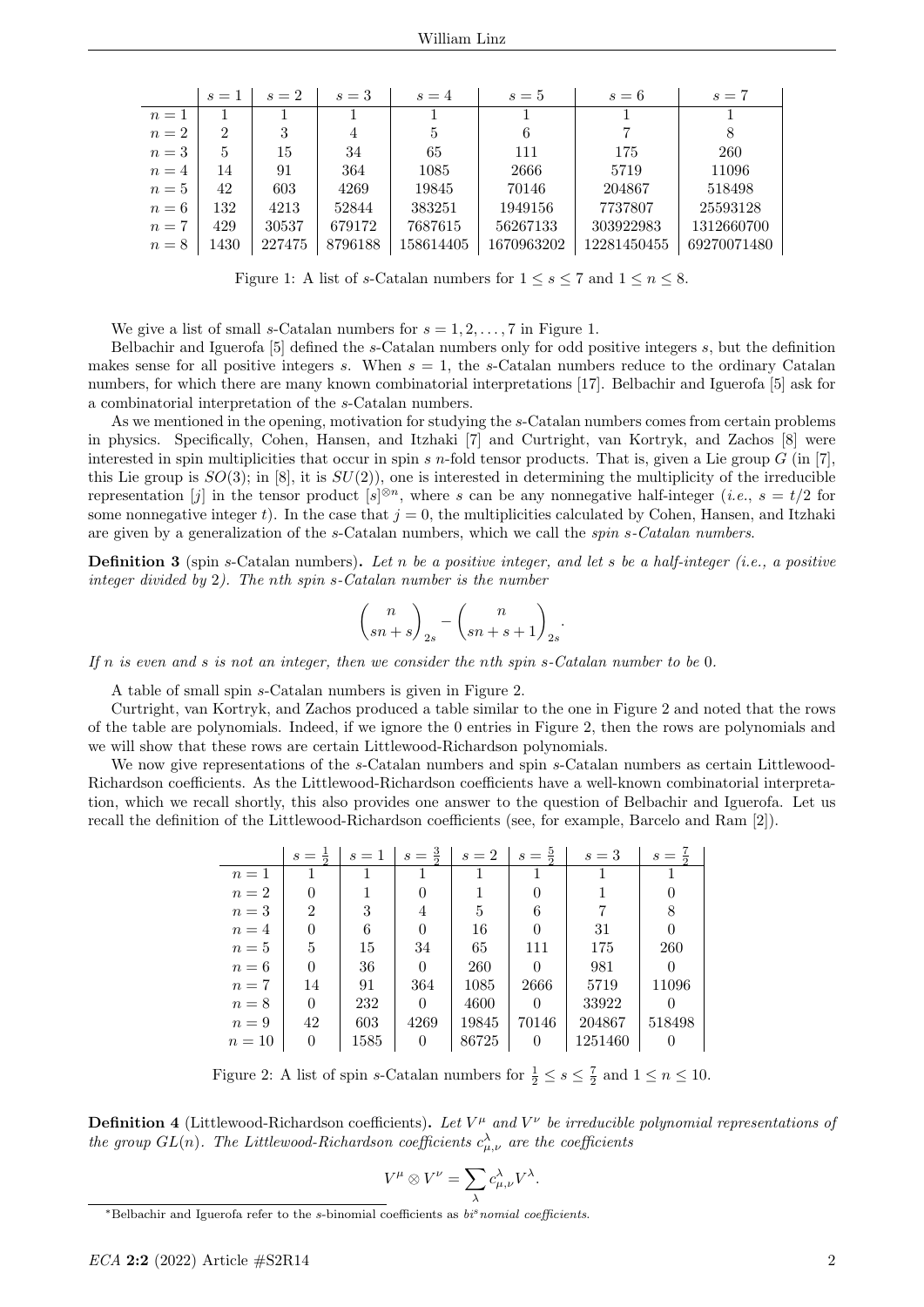As is well-known, the Littlewood-Richardson coefficients amazingly have a combinatorial interpretation in terms of Littlewood-Richardson tableaux (see, for instance, Fomin's appendix to Stanley's book [\[12\]](#page-4-12) or the book of Manivel [\[15\]](#page-4-13)).

Recall that for partitions  $\lambda$  and  $\mu$ , the skew shape  $\lambda/\mu$  is the set-theoretic difference of the Young diagrams of  $\lambda$  and  $\mu$ . If  $\nu = (\nu_1, \nu_2, \ldots)$ , then the shape is defined to have content  $\nu$  if, in a filling F of  $\lambda/\mu$ , there are exactly  $\nu_i$  is in F for each i. A tableau on the shape  $\lambda/\mu$  is semistandard if the associated filling is weakly increasing along rows and strictly increasing along columns. Finally, a word  $a_1a_2\cdots a_n$  is a ballot word if, for each initial segment  $a_1a_2\cdots a_j$ , the number of as appearing in the word is at least the number of bs appearing in the word whenever  $a < b$ .

**Theorem 1** (Littlewood-Richardson coefficients (Combinatorial interpretation)). For a triple of partitions  $(\lambda,\mu,\nu)$ , the Littlewood-Richardson coefficient  $c^{\lambda}_{\mu,\nu}$  is equal to the number of semistandard skew tableaux of shape  $\lambda/\mu$  and content  $\nu$ , and for which the associated word obtained by reading the reversed rows concatenated together is a ballot word (or Yamanouchi word, or lattice permutation).

For example, we have  $c_{(1),(3,2)}^{(3,2,1)} = 1$ , because the only valid Littlewood-Richardson tableau is



Note that the row-reversed word of the above tableau is 11212. It is this combinatorial interpretation of the Littlewood-Richardson coefficients that we subsequently use in our proofs.

For a partition  $\lambda$ , we will use  $s * \lambda$  to denote the partition obtained from  $\lambda$  by a stretching factor of s. For example, if  $\lambda = (3, 2, 1)$  and  $s = 3$ , then  $s * \lambda = (9, 6, 3)$ .

The Littlewood-Richardson coefficients exhibit a remarkable stretching property: for any triple of partitions,  $\lambda, \mu, \nu$ , the coefficients  $c_{N*\mu,N*\nu}^{N*\lambda}$  are polynomials in the stretching factor N; that is, there is a polynomial  $P_{\mu,\nu}^{\lambda}$ with rational coefficients such that

$$
c_{N*\mu, N*\nu}^{N*\lambda} = P_{\mu,\nu}^{\lambda}(N).
$$

We will refer to any such polynomial as a *Littlewood-Richardson polynomial*. The polynomiality of these stretched Littlewood-Richardson coefficients was first conjectured by King, Tollu, and Toumazet [\[14\]](#page-4-14), and subsequently established independently by Derksen and Weyman [\[10\]](#page-4-15) and Rassert [\[16\]](#page-4-16). King, Tollu, and Toumazet also conjectured that the coefficients of Littlewood-Richardson polynomials  $P_{\mu,\nu}^{\lambda}$  are nonnegative, but this remains open.

We can represent both the s-Catalan and spin s-Catalan numbers as Littlewood-Richardson polynomials (in s), providing an explanation of the polynomiality of the rows in Figure [1](#page-1-1) and Figure [2.](#page-1-2) To state these theorems, for every positive integer n define the partitions  $\lambda_n = (n, n-1, \ldots, 1)$  and  $\alpha_n = (2n, 2n-2, \ldots, 2) = 2 * \lambda_n$ .

<span id="page-2-0"></span>Theorem 2. Let s and n be positive integers. Then,

$$
c_{s*\lambda_{2n-1},s*(n,n)}^{s*\lambda_{2n}} = \binom{2n}{sn}_s - \binom{2n}{sn+1}_s.
$$

<span id="page-2-1"></span>**Theorem 3.** If n and s are positive integers, or if  $s = k/2$  for some odd positive integer k and n is an odd positive integer,

$$
c_{s * \alpha_{n-1}, s * (n+1, n-1)}^{s * \alpha_n} = {n \choose s n+s}_{2s} - {n \choose s n+s+1}_{2s}.
$$

The proofs of Theorems [2](#page-2-0) and [3](#page-2-1) both follow by counting the number of Littlewood-Richardson tableaux of the appropriate shape and content and using Lemma [1](#page-0-1) to give a bijection to the s-Catalan numbers and spin s-Catalan numbers. As the reflection principle argument is essentially the same for both, we omit the details for Theorem [3,](#page-2-1) and only give the proof for Theorem [2.](#page-2-0)

*Proof of Theorem [2.](#page-2-0)* In the skew shape  $s*\lambda_{2n}/s*\lambda_{2n-1}$ , the condition that the filling must be strictly increasing on columns is automatically satisfied because there are no two cells in the shape which are in the same column. Now it is straightforward to see from Lemma [1](#page-0-1) that the number of possible fillings is  $\binom{2n}{sn}_s$ , by looking at the placement of the 1s in any such filling.

We now show that the number of such fillings of sn 1s and sn 2s into the shape  $s * \lambda_{2n}/s * \lambda_{2n-1}$  which do not satisfy the ballot condition is equal to  $\binom{2n}{sn+1}_s$ . We do this by exhibiting a bijection to the number of valid fillings (*i.e.* those that weakly increase along rows) of  $sn + 1$  1s and  $sn - 1$  2s into the shape  $s * \lambda_{2n}/s * \lambda_{2n-1}$ .

Let  $F$  be a filling whose word does not satisfy the ballot condition. There must be a first position  $k$  where the number of 2s read in the word exceeds the number of 1s. We form a filling  $F'$  with  $sn + 1$  1s as follows: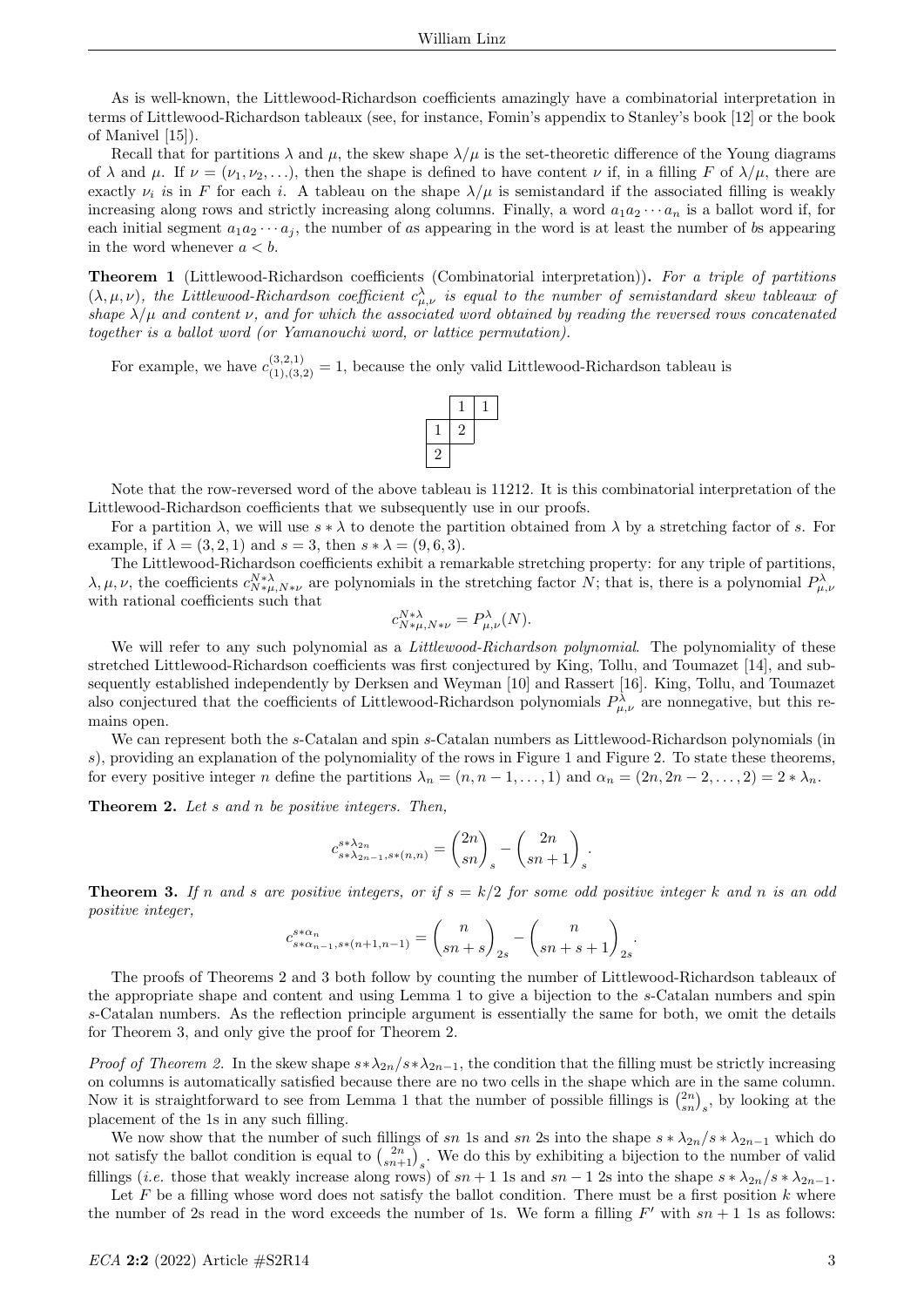<span id="page-3-0"></span>replace each 1 in position 1 through  $k$  (inclusive) by a 2, and replace each 2 by a 1, adjusting the rows so that the 1s weakly precede the 2s. We can reverse this process as follows: Given a filling  $F'$  of  $sn + 1$  1s into the shape  $s * \lambda_{2n}/s * \lambda_{2n-1}$ , begin reading the word as follows: within each row, read the order of the word in reverse order, that is, reading the 1s before the 2s. Stop reading at the first position  $j$  where the 1s exceed the 2s. As before, replace every 1 in positions 1 through j with a 2, and every 2 with a 1, adjusting rows as needed to fulfill the weakly increasing condition. An example of the bijection is given in Figure [3.](#page-3-0) П



Figure 3: An example of the bijection in the proof of Theorem [2](#page-2-0) with  $s = 3, n = 2$ .

Let us consider the relation between the s-Catalan and spin s-Catalan numbers a little more closely. Observe that, for odd integer n, row n in the table for spin s-Catalan numbers in Figure 2 matches up exactly with row  $(n + 1)/2$  in the table for s-Catalan numbers in Figure 1. This is not a coincidence. To fix notation, set  $n = 2m + 1$ , with  $m \ge 0$ , and also set  $s = t/2$ , t a positive integer (this s corresponds to the s for spin s-Catalan numbers). Then,  $s * \alpha_n = \frac{t}{2} * \alpha_{2m+1} = t * \lambda_{2m+1}$ , while the spin  $(t/2)$ -Catalan number at  $n = 2m+1$ is  $\binom{2m+1}{t(m+1)}_t - \binom{2m+1}{t(m+1)+1}_t$ . Under these notational conventions, the  $(2m+1)$ th spin  $(t/2)$ -Catalan number corresponds to the  $(m+1)$ th t-Catalan number, which is the content of the next theorem.

<span id="page-3-1"></span>Theorem 4. Let t and m be positive integers. Then,

$$
\binom{2m+1}{t(m+1)}_t - \binom{2m+1}{t(m+1)+1}_t = \binom{2m+2}{t(m+1)}_t - \binom{2m+2}{t(m+1)+1}_t,
$$

or equivalently,

$$
c_{t*\lambda_{2m},t*(m+1,m)}^{t*\lambda_{2m+1}}=c_{t*\lambda_{2m+1},t*(m+1,m+1)}^{t*\lambda_{2m+2}}.
$$

Note that if  $t = 1$  in Theorem [4,](#page-3-1) then the binomial coefficient identity reduces to

$$
\binom{2m+1}{m+1} - \binom{2m+1}{m+2} = \binom{2m+2}{m+1} - \binom{2m+2}{m+2},
$$

and the latter is clearly the  $(m + 1)$ th Catalan number.

Proof of Theorem [4.](#page-3-1) We show that

$$
c_{t*\lambda_{2m+1},t*(m+1,m+1)}^{t*\lambda_{2m+2}} = c_{t*\lambda_{2m},t*(m+1,m)}^{t*\lambda_{2m+1}}.
$$

Any valid filling of a Littlewood-Richardson tableau on the skew shape  $t * \lambda_{2m+2}/t * \lambda_{2m+1}$  with  $t(m + 1)$  1s and  $t(m+1)$  2s must have a row of t 2s in the bottom row, as any 1s in the bottom row would violate the ballot condition. Deleting the bottom row and the columns above it therefore leaves a valid Littlewood-Richardson tableau on the skew shape  $t * \lambda_{2m+1}/t * \lambda_{2m}$  with  $t(m + 1)$  1s and  $tm$  2s. This operation is clearly reversible, completing the proof.  $\Box$ 

## Acknowledgements

I thank Alexander Yong for stimulating my interest in these topics, in particular by asking for a description of the Littlewood-Richardson coefficients  $c_{s*\lambda_{2n-1},s*(n,n)}^{s*\lambda_{2n}}$ , and for numerous helpful discussions and a number of suggestions which have improved the overall quality of this manuscript. I thank the anonymous referee for his/her helpful comments.